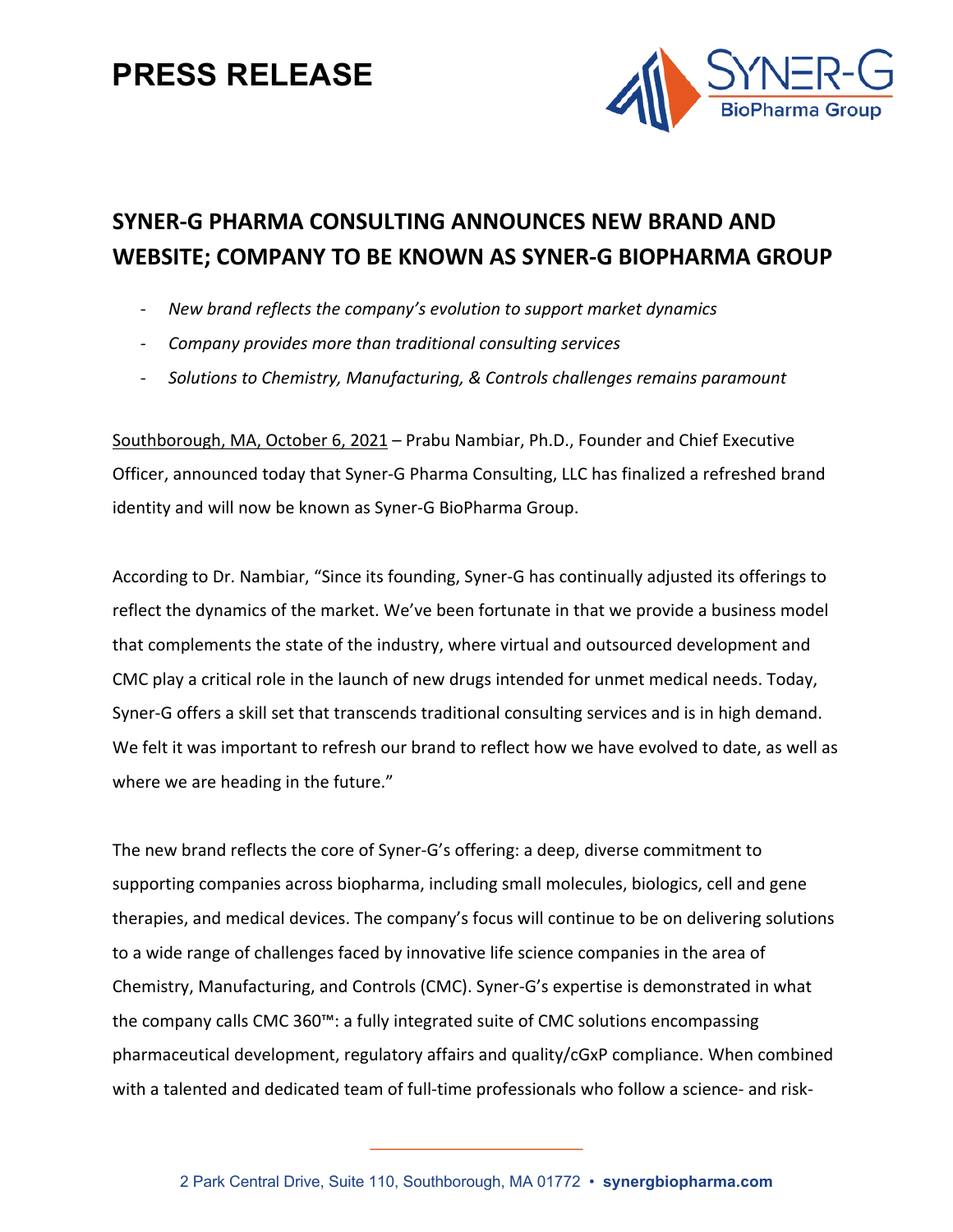## **PRESS RELEASE**



based approach, the CMC 360 business model provides an efficient yet nimble resource for biopharma clients.

Dr. Nambiar added, "This is a really exciting time for Syner-G BioPharma Group. Our business is strong across all areas, we continue to expand our team, and we've recently received an investment from the private equity firm Riverside Partners to support Syner-G's next stage of growth. A refreshed branding that's in sync with our evolution is a natural step for a dynamic company such as ours."

The look of the refreshed branding connotes the evolution of the company. The new Syner-G logo was designed in a modern style, while also connecting to the company's history and legacy of success by maintaining the image of a tetrahedron with a more modern design. The tetrahedron image is integral to Syner-G's CMC 360 core concept because it demonstrates how a number of elements come together synergistically to make the whole stronger and enduring.

*For more information or to arrange a meeting with a Syner-G solution provider, email us at info@synergbiopharma.com or call 508.460.9700.* 

# # # #

#### *About Syner-G BioPharma Group*

*Syner-G BioPharma Group is the premier solution provider of Chemistry, Manufacturing, and Controls (CMC) services for the life sciences industry. The company's approach is based on CMC 360™, a fully integrated suite of CMC solutions that encompasses pharmaceutical development, regulatory affairs, and quality/cGxP compliance. The entire Syner-G organization is built around the premise of guiding small molecule, biologics, cell and gene therapy, and medical device innovators through the CMC process.* 

*Since its founding in 2007, Syner-G has enabled clients in their quest to bring life-saving and lifeenhancing products to patients. Today, the company has grown to more than 100 employees globally, been recognized as one of the "Top 10 Drug Development and Consulting Services Companies" by Pharma Tech Outlook, and served as an integral part of more than 500 various types of successful*